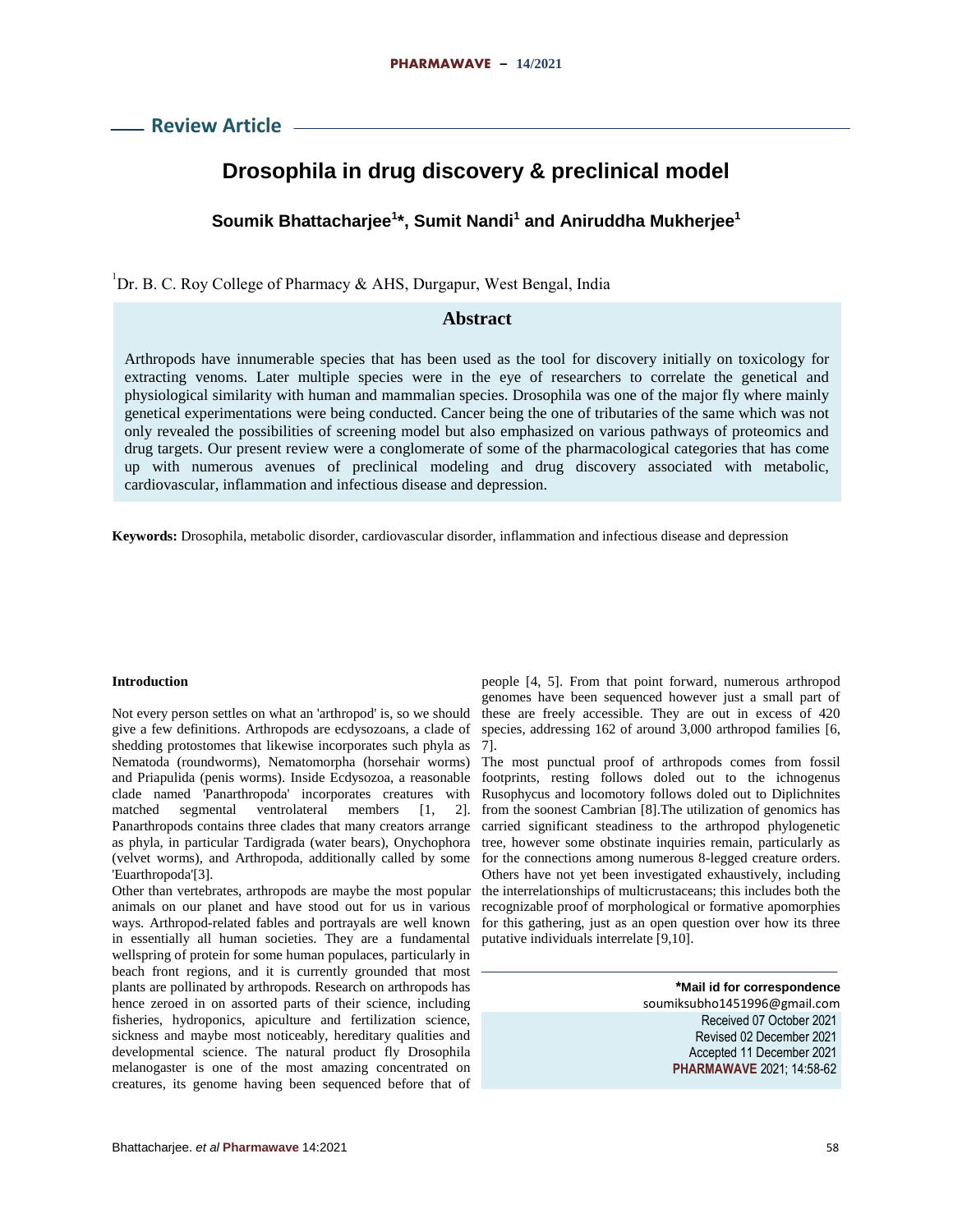

Figure 1. Various pharmacological categories of drug discovery associated with Drosophila

dating strategies, with the new disclosure of numerous fossils with extraordinary safeguarding, are moreover contributing towards sorting out a perpetually exact narrative of arthropod development [11, 12].

#### **Arthropods – Phylogeny & mammals**

Not every person settles on what an 'arthropod' is, so we should give a few definitions. Arthropods are ecdysozoans, a clade of shedding protostomes that likewise incorporates such phyla as Nematoda(roundworms), Nematomorpha (horsehair worms) and Priapulida (penis worms) [13]. Inside Ecdysozoa, a possible clade named 'Panarthropoda' incorporates creatures with combined segmental ventrolateral extremities. Panarthropods involves three clades that many creators group as phyla, specifically Tardigrada (water bears), Onychophora (velvet worms), and Arthropoda, additionally called by some 'Euarthropoda' [14]. In all panarthropods, the body is separated essentially into a head and a trunk (these fundamentally and practically unmistakable clusters of sections are known as tagmata), however more tagmata are normal, for example, in bugs (and different hexapods) which have a head, thorax and D. *melanogiaster* have an exceptionally modern resistant abdomen.

#### **Drug discovery – arthropods**

The moderated insulin/IGF pathways assume a focal part in development and digestion in higher life forms. In warm blooded creatures, IGFs principally control development, while

The commitments of fossil science, morphological imaging and course of intracellular occasions interceded by saved parts of the insulin/IGF pathway. These incorporate the insulin receptor substrate (IRS) Chico, the insulin flagging enemy PTEN, PI3K, PKB/Akt kinase, and the single FOXO ortholog dFOXO [17]. Insulin-like peptides were found in Drosophila and different spineless creatures in the last part of the 1970s and 1980s [18- 20], in spite of the fact that their jobs were not valued at that point. A few years after the fact, an insulin-receptor-like protein was decontaminated and the relating quality cloned from Drosophila [21, 22]. This receptor (DInR or InR) was displayed to work much the same way to the mammalian insulin receptor in that it has tyrosine kinase action and auto phosphorylates in light of human insulin, however not other peptide hormones [23]. These studies and numerous others showed that insulin and insulin-like flagging (IIS) pathways are divided among flies and humans [24]. Strangely, creepy crawlies express an enormous number of Ilps, from eight in Drosophila to a lot more in different spineless creatures, however just a single insulin-like receptor [24, 25].

#### **Arthropods in Inflammation/Infectious Disease**

insulin capacities principally in glucose homeostasis. These including Toll and Toll-like receptors, just as nuclear factor kB, two exercises are bound together in the fly into a solitary cancer necrosis factor-alpha, and JAK/STAT flagging [26, 27]. insulin/IGF pathway. Seven insulin-like peptides (DILP1–7), In spite of the fact that it is possible that various human the elements of which have not been totally clarified [15, 16], inflammatory conditions can be demonstrated and utilized in act through the Drosophila insulin-like receptor (InR) to start a the disclosure cycle, the D. *melanogaster* model for asthma, reaction that flow research shows is profoundly pertinent to the comprehension of human inflammatory conditions. Flies are continually presented to microbes inside their current circumstance, to a great extent as microscopic organisms, both as hatchlings and as grown-ups. In light of microorganism challenge, antimicrobial peptides are delivered through two essential pathways that include developmentally saved parts,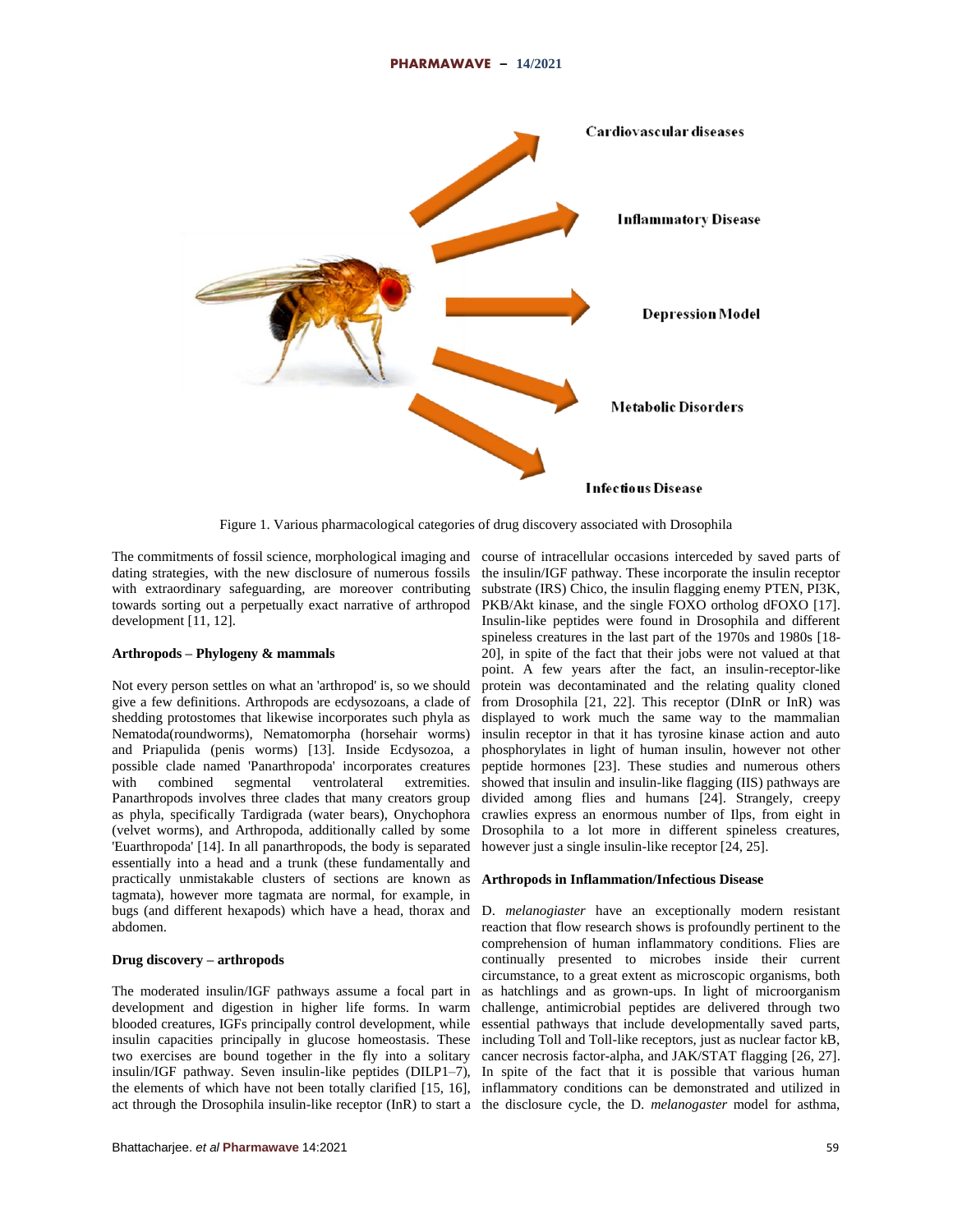of the lung, is ostensibly the most progressive [28]. The D. *melanogaster* respiratory framework is the windpipe, which comprises of around 10,000 interconnected and fanning tubules. Essentially, there are many saved qualities and administrative parts between windpipe advancement in the fly and lung improvement in warm blooded animals [29]. One more job in target disclosure, albeit more aberrant, is utilize the fly as a stage to approve novel qualities and proteins distinguished from human entire genome affiliation and cutting edge sequencing reads up for work in airway epithelial cells and the windpipe. Both of these ways to deal with target revelation can possibly recognize and approve key parts of airway work that address "druggable" focuses for asthma therapeutics [30, 31].

#### **Arthropods in Metabolic Disorders**

Microbial symbiosis, once regarded as an ecological anomaly, is now recognized as a major driver of metazoan evolution. Microbial symbionts impact all aspects of their host's biology, including growth[32, 33] , behavior, immunological priming and ecological plasticity, such as thermal tolerance, resistance against natural enemies, detoxification of pesticides and body coloration [34, 35]. Nowadays, one of the biggest problems in healthcare is an obesity epidemic. In recent times, in search of new models for human diseases there has been more and more attention paid to insects, especially in neuro-endocrine regulation [36]. It seems that this group of animals might also be a new model for human obesity. There are many arguments that insects are a good, multidirectional, and complex model for this disease. For example, insect models can have similar conservative signaling pathways (e.g., JAK-STAT signaling pathway), the presence of similar hormonal axis (e.g., brain– gut axis), or occurrence of structural and functional homologues between neuropeptides (e.g., neuropeptide F and human neuropeptide Y, insulin-like peptides, and human insulin) compared to humans [37-39]. Insulin-like peptides (ILPs) exist in insects and are encoded by multigene families that are expressed in the brain and other tissues [40, 41]. Upon secretion, these peptides likely serve as hormones, neurotransmitters, and growth factors, but to date, few direct functions have been demonstrated. In *Drosophila melanogaster*, molecular genetic studies have revealed elements of a conserved insulin signaling pathway, and as in other animal models, it appears to play a key role in metabolism, growth, reproduction, and aging [42, 43].

#### **Arthropods in Cardiovascular Disease**

Cardiovascular infection (CD) and related ailments are the main source of death in the United States, and along these lines an exceptionally helpful region for improvement of new and more viable therapeutics. Late work has demonstrated that the fly can be utilized effectively in the revelation cycle for CD. A critical thought to remember is that cardiovascular sicknesses are generally intricate multifactorial issues that include heredity just as ecological elements, and that while certain parts of CD can be displayed in the fly to yield instructive outcomes, the intrinsically perplexing nature of the cardiovascular framework demonstrating. For instance, the fly heart has just a single

which is the most widely recognized ongoing incendiary illness cardiovascular chamber and has no coronary supply routes. Different types of dysfunctions that incorporate primary imperfections, arrhythmias, and cardiomyopathies are known to happen in normal populaces of flies [44]. Large numbers of these impacts can be age-related, and even outcome in heart disappointment in the fly [45, 46]. Together, these parts of the fly heart and its capacity show that the fly can be a legitimate model for the investigation of parts of mammalian CD and a significant instrument in the process to find new therapeutics [47-49]. Altogether, the thumping fly heart can be seen through a customary analyzation magnifying lens for examination. A magnificent asset for conventions on perception, analyzation, furthermore electrophysiological recording from hatchling heart is a distribution from Robin Cooper and the going with video instructional exercise [50]. Utilizing these techniques, it is feasible to effortlessly inspect the impacts of pharmacological specialists on heart work [51-53]. Extra devices to work with assessment of the heart incorporate GAL4 drivers that can be utilized to communicate GFP in the heart, taking into account ongoing perception of capacity with ordinary epifluorescence or confocal microscopy [54].

#### **Arthropods in Depression Model**

in people presents specific restrictions in the fly for precise practices that are related with neuropsychiatric issues (e.g., Problems of the CNS that impact influence and discernment are complex multifactorial illnesses including hereditary qualities and ecological elements. Customary creature models of schizophrenia and misery utilized in the medication disclosure process are hazardous in light of the fact that they don't show the illness state in people, they model just certain conduct and neurochemical perspectives [55]. Models of depression utilize constrained swimming and tail suspension to distinguish specialists ready to drag out movement. Despite the fact that sedates that are powerful in these creature models have some viability in the center, exact helpful instruments of activity remain to a great extent obscure (i.e., abnormal antipsychotics and particular serotonin-reuptake inhibitor antidepressants). There is at present a requirement for better creature models, just as more compelling therapeutics [55, 56 and 60]. Intellectual and full of feeling problems are for the most part respected to include interruption of key synapse frameworks, including dopamine, serotonin, and glutamate. Fundamentally, the fly CNS utilizes similar synapse frameworks to intervene numerous practices monitored with vertebrates, including people. In view of this moderated neurochemistry, D. *melanogaster* can play a significant job in the medication improvement process for CNS therapeutics. As of now, the fly might be generally important in target disclosure tests. Parts of every one of the synapse frameworks hidden specific practices in the fly, recognized either through conventional or entire genome investigation techniques, may address homologs of "druggable" focuses in people. One strategy for target revelation that holds guarantee is to communicate homologs of human qualities connected to mental infections, for example, schizophrenia in fly minds to create strange practices, as has been done for DISC-1, and to then perform hereditary screens to distinguish modifiers whose human homologs may address "druggable" target [57, 58 and 61]. The fly might be generally educational in explaining atomic and hereditary systems and in little particle revelation for therapeutics pertinent to explicit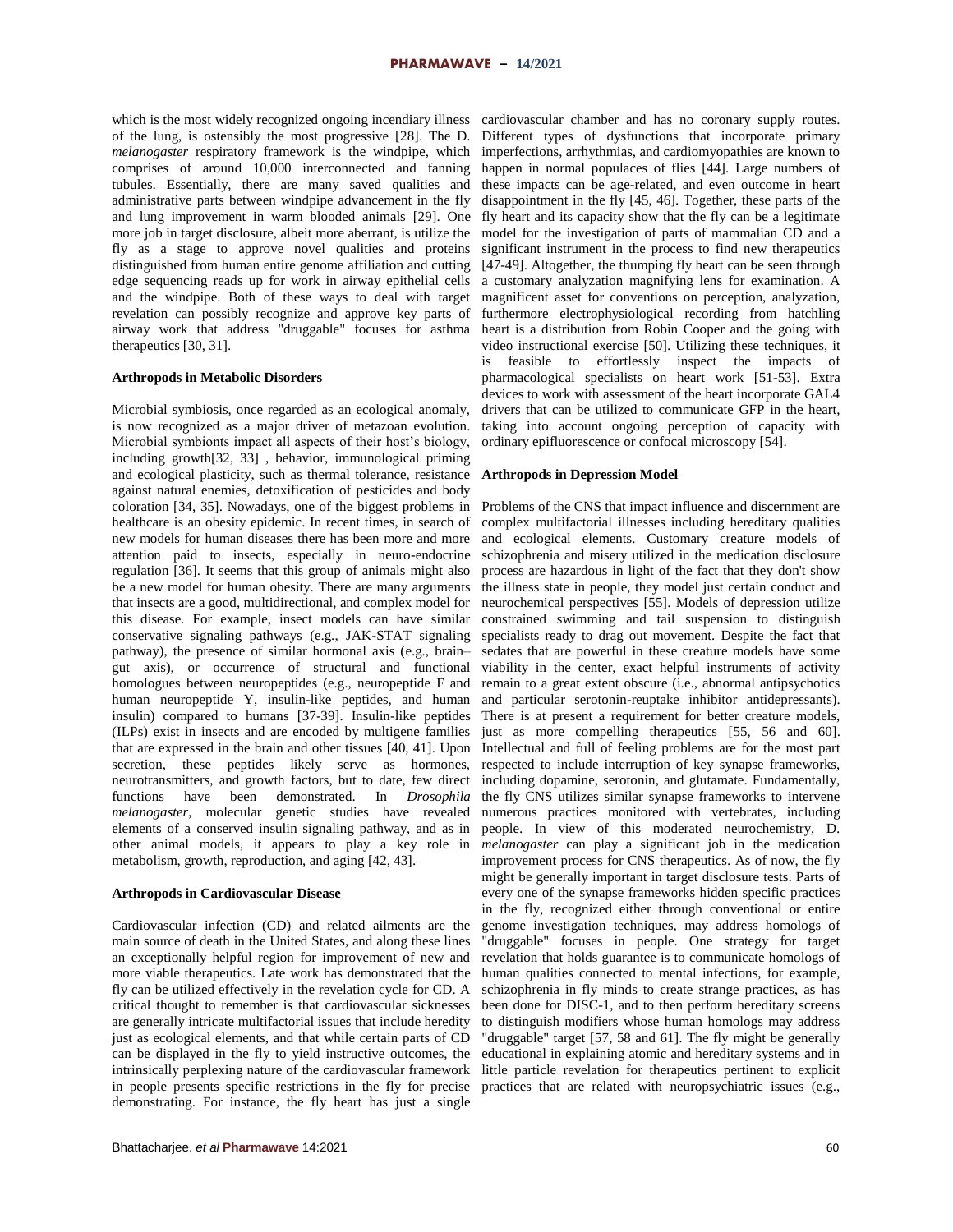aberrant aggression, sleep, memory) instead of filling in as a comprehensive model for disorders [59].

#### **Conclusion:**

The molecular and genetic mechanisms of human disease provide particularly unique opportunities for target identification and lead drug candidate discovery for regenerative medicine. It goes without saying that all models including nonmammalian and mammalian animal systems, cell and tissue cultures, and in vitro assays have both strengths and weaknesses for understanding human disease and for drug discovery. An interdisciplinary approach that strategically combines the study of nonmammalian and mammalian animal models with diverse experimental tools is an important investment that can improve the understanding of a disease, its therapeutic targets, drug toxicity, and mechanisms of drug action. This in turn can reduce the probability of drug failure and associated high costs.

#### **References**

- 1. i5K Consortium. The i5K Initiative: advancing arthropod genomics for knowledge, human health, agriculture, and the environment. Journal of Heredity. 2013 Sep 1;104(5):595- 600.
- 2. Thomas GW, Dohmen E, Hughes DS, Murali SC, Poelchau M, Glastad K, Anstead CA, Ayoub NA, Batterham P, Bellair M, Binford GJ. The genomic basis of arthropod diversity. bioRxiv. 2018 Jan 1:382945.
- 3. Giribet G, Edgecombe GD. Reevaluating the arthropod tree of life. Annual review of entomology. 2012 Jan 7;57:167-86.
- 4. Chipman AD, Edgecombe GD. Developing an integrated understanding of the evolution of arthropod segmentation using fossils and evo-devo. Proceedings of the Royal Society B. 2019 Oct 9;286(1912):20191881.
- 5. Edgecombe GD. Arthropod phylogeny: an overview from the perspectives of morphology, molecular data and the fossil record. Arthropod Structure & Development. 2010 Mar 1;39(2-3):74-87.
- 6. Sharma PP, Kaluziak ST, Pérez-Porro AR, González VL, Hormiga G, Wheeler WC, Giribet G. Phylogenomic interrogation of Arachnida reveals systemic conflicts in phylogenetic signal. Molecular biology and evolution. 2014 Nov 1;31(11):2963-84.
- 7. Ballesteros JA, Sharma PP. A critical appraisal of the placement of Xiphosura (Chelicerata) with account of known sources of phylogenetic error. Systematic Biology. 2019 Nov 1;68(6):896-917.
- 8. Fernández R, Edgecombe GD, Giribet G. Phylogenomics illuminates the backbone of the Myriapoda Tree of Life and reconciles morphological and molecular phylogenies. Scientific reports. 2018 Jan 8;8(1):1-7.
- 9. Misof B, Liu S, Meusemann K, Peters RS, Donath A, Mayer C, Frandsen PB, Ware J, Flouri T, Beutel RG, Niehuis O. Phylogenomics resolves the timing and pattern of insect evolution. Science. 2014 Nov 7;346(6210):763-7.
- 10. Schwentner M, Combosch DJ, Nelson JP, Giribet G. A phylogenomic solution to the origin of insects by resolving crustacean-hexapod relationships. Current Biology. 2017 Jun 19;27(12):1818-24.
- 11. Schwentner M, Richter S, Rogers DC, Giribet G. Tetraconatan phylogeny with special focus on Malacostraca

and Branchiopoda: highlighting the strength of taxon-specific matrices in phylogenomics. Proceedings of the Royal Society B. 2018 Aug 29;285(1885):20181524.

- 12. Brewer MS, Bond JE. Ordinal-level phylogenomics of the arthropod class Diplopoda (millipedes) based on an analysis of 221 nuclear protein-coding loci generated using nextgeneration sequence analyses. PLoS One. 2013 Nov 13;8(11):e79935.
- 13. Giribet G, Edgecombe GD. Current understanding of Ecdysozoa and its internal phylogenetic relationships. Integrative and Comparative Biology. 2017 Sep 1;57(3):455- 66.
- 14. 5. Ortega-Herna´ ndez, J. (2016). Making sense of 'lower' and 'upper' stemgroup Euarthropoda, with comments on the strict use of the name Arthropoda von Siebold, 1848. Biol. Rev. 91, 255–273.
- 15. Brogiolo W, Stocker H, Ikeya T, Rintelen F, Fernandez R, Hafen E. An evolutionarily conserved function of the Drosophila insulin receptor and insulin-like peptides in growth control. Current biology. 2001 Feb 20;11(4):213-21.
- 16. Ikeya T, Galic M, Belawat P, Nairz K, Hafen E. Nutrientdependent expression of insulin-like peptides from neuroendocrine cells in the CNS contributes to growth regulation in Drosophila. Current biology. 2002 Aug 6;12(15):1293-300.
- 17. Oldham S, Hafen E. Insulin/IGF and target of rapamycin signaling: a TOR de force in growth control. Trends in cell biology. 2003 Feb 1;13(2):79-85.
- 18. Duve H, Thorpe A, Lazarus NR. Isolation of material displaying insulin-like immunological biological activity from the brain of the blowfly Calliphora vomitoria. Biochemical Journal. 1979 Nov 15;184(2):221-7.
- 19. LeRoith D, Lesniak MA, Roth J. Insulin in insects and annelids. Diabetes. 1981 Jan 1;30(1):70-6.
- 20. O'Connor KJ, Baxter D. The demonstration of insulin-like material in the honey bee, Apis mellifera. Comparative Biochemistry and Physiology Part B: Comparative Biochemistry. 1985 Jan 1;81(3):755-60.
- 21. Nishida Y, Hata M, Nishizuka Y, Rutter WJ, Ebina Y. Cloning of a Drosophila cDNA encoding a polypeptide similar to the human insulin receptor precursor. Biochemical and biophysical research communications. 1986 Dec 15;141(2):474-81.
- 22. Petruzzelli L, Herrera R, Arenas-Garcia R, Fernandez R, Birnbaum MJ, Rosen OM. Isolation of a Drosophila genomic sequence homologous to the kinase domain of the human insulin receptor and detection of the phosphorylated Drosophila receptor with an anti-peptide antibody. Proceedings of the National Academy of Sciences. 1986 Jul 1;83(13):4710-4.
- 23. Fernandez-Almonacid RA, Rosen OM. Structure and ligand specificity of the Drosophila melanogaster insulin receptor. Molecular and Cellular Biology. 1987 Aug;7(8):2718-27.
- 24. Das R, Dobens LL. Conservation of gene and tissue networks regulating insulin signalling in flies and vertebrates. Biochemical Society Transactions. 2015 Oct 1;43(5):1057-62.
- 25. Kannan K, Fridell YW. Functional implications of Drosophila insulin-like peptides in metabolism, aging, and dietary restriction. Front Physiol. 2013; 4: 288.
- 26. Kauppila S, Maaty WS, Chen P, Tomar RS, Eby MT, Chapo J, Chew S, Rathore N, Zachariah S, Sinha SK, et al. (2003) Eiger and its receptor, Wengen, comprise a TNF-like system in Drosophila. Oncogene 22:4860 – 4867.
- 27. Ferrandon D, Imler JL, Hetru C, and Hoffmann JA (2007) The Drosophila systemic immune response: sensing and signalling